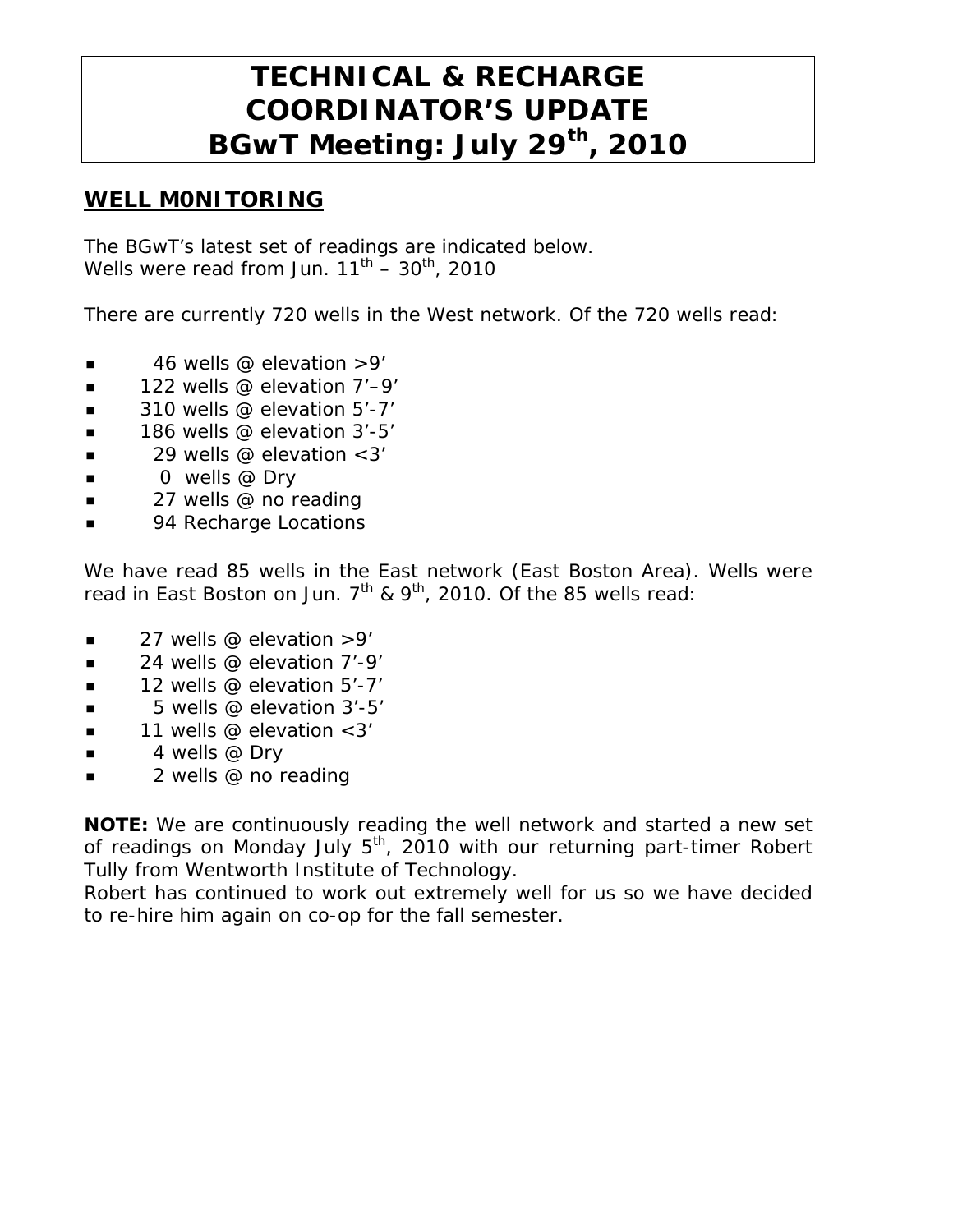## **LEVELOGGERS**

- We continue to upload dataloggers at the following locations on a weekly basis:
	- o 1 on Saint Charles St. and 2 on Cazenove St.
	- o 5 along the Storrow Drive Underpass from Embankment Rd. Clarendon St.
- **4** loggers have been placed in wells in Back Bay closest to the alleys that BWSC are replacing lines and installing recharge systems
- Additional loggers have been placed in the Fenway, South End, and Back Bay.

## **CONTOURS**

- **We continue to generate contours for all areas of our well network.** Elliott and I have reviewed them with our technical committee.
- We will continue to receive the contours from BWSC and will be sending them our contours for comparison.

## **ISD RESEARCH**

- **We continue to look for building permits and any underpinned** buildings.
- I continue working on the South End.